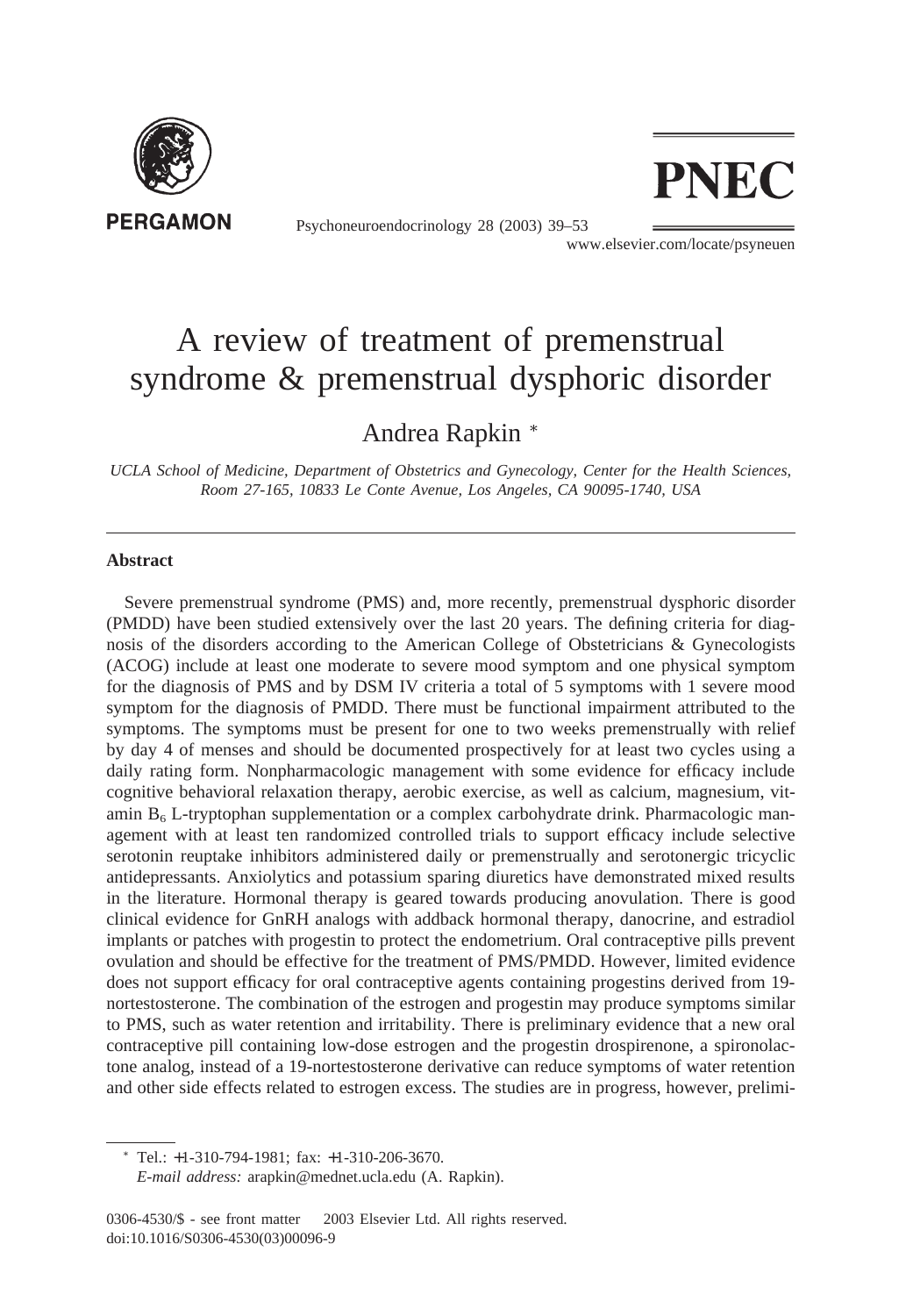nary evidence suggests that the drospirenone-containing pill called Yasmin may be effective the treatment of PMDD.

2003 Elsevier Ltd. All rights reserved.

*Keywords:* Premenstrual syndrome; Premenstrual dysphoric disorder; Hormones; Oral contraceptives; Drospirenone

Tempestuous premenstrual behavior was described by Hippocrates, who attributed the symptoms to agitated blood seeking escape from the womb. However, it was in the 1930's that the premenstrual tension syndrome was first delineated, possibly coinciding with the entry of women into the workforce. In the 1950's, the term Premenstrual Syndrome (PMS) was applied to the physical and psychological symptoms occurring for up to 2 weeks prior to menses with relief seen after the onset of the menstrual period. In the 1990's, criteria were included in the Appendix of the Diagnostic and Statistical Manual for Mental Disorders, 3rd and then 4th edition, describing Late Luteal Phase Dysphoric Disorder (LLPDD) and finally Premenstrual Dysphoric Disorder (PMDD), a particularly severe form of Premenstrual Syndrome with an emphasis on the affective symptoms (DSM-IV, 1994). In April, 2000 the American College of Obstetricians and Gynecologists published a Practice Bulletin on the topic of PMS, that included criteria for diagnosis and recommendations for the treatment of clinically significant Premenstrual Syndrome [\(ACOG Practice Bull](#page--1-0)[etin, 2000\)](#page--1-0).

The development of evidence-based guidelines for the treatment of severe PMS/PMDD has been hampered for various reasons. Studies investigating the treatment of PMS have included subjects with a variety of different premenstrual symptoms. Often the inclusion and exclusion criteria differed among studies. Earlier studies also suffered from the use of retrospective recall as opposed to prospective daily recording to confirm the diagnosis of PMS. Retrospective recall correlates with prospective daily recording of symptoms in only 50% of the cases [\(Rapkin et al., 1988\)](#page--1-0). Even in the setting of well-defined diagnostic criteria, such as currently exist for PMS/PMDD, the methodology employed to rule out underlying or coexisting psychiatric disorders and the specific daily rating scales utilized to record symptomatology vary among studies. Many of the early studies were not placebo controlled or suffered from a high placebo response rate. The latter outcome is often associated with evaluation of a large number of symptoms of mild to moderate severity. Furthermore, because the PMS patients studied in clinical trials may differ from the population of women suffering from PMS/PMDD as a whole, it is important that more than one treatment trial of a specific therapy demonstrate efficacy. Lastly by narrowly delineating a severe syndrome, such as PMDD, women who seek treatment for a less severe condition, such as moderate PMS, and those with primarily somatic symptoms and mild to moderate mood symptoms have been excluded from recent PMDD treatment trials.

ACOG criteria for PMS and DSM-IV criteria for PMDD both require the presence of at least one moderate to severe affective symptom and functional impairment